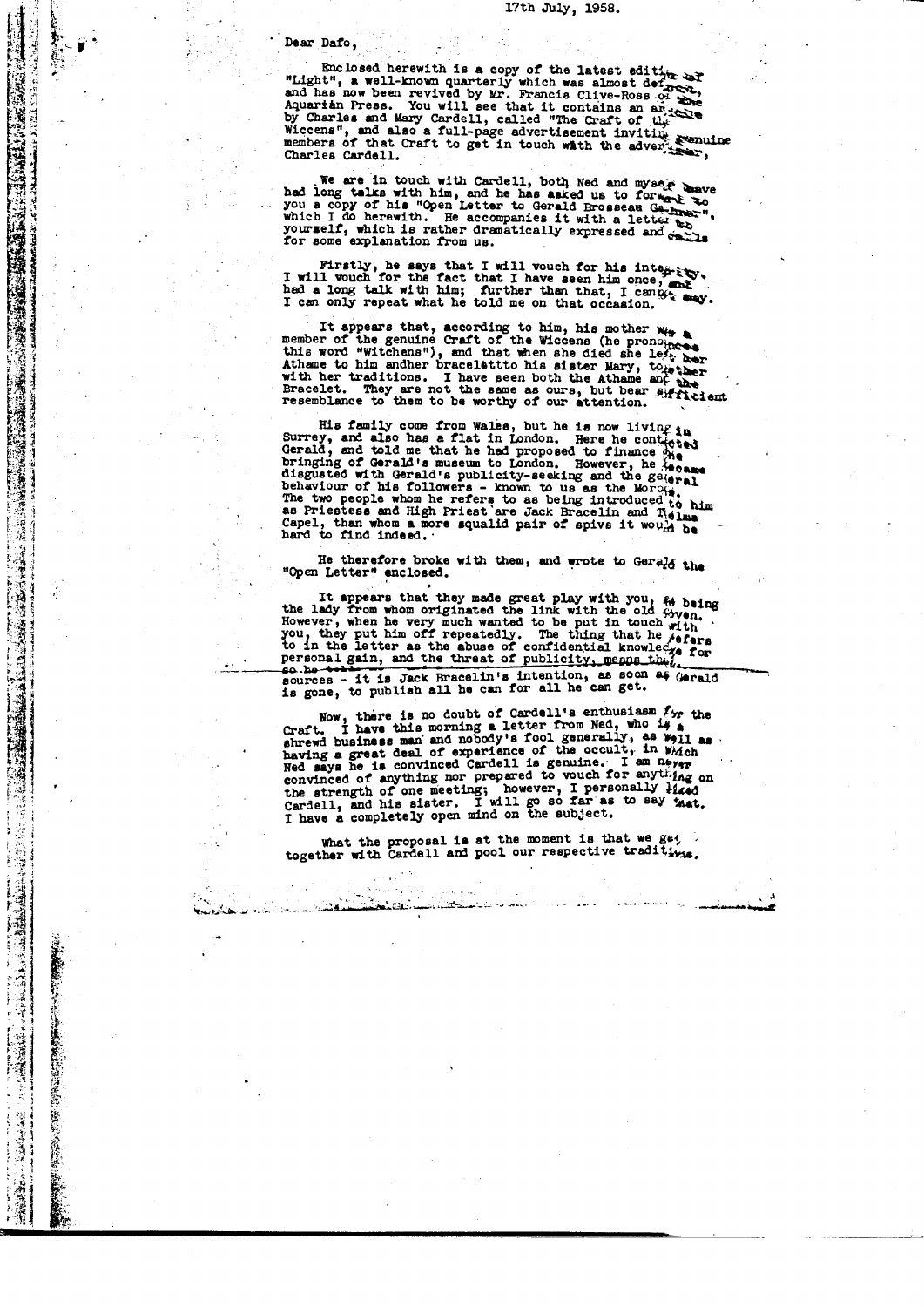As you will remember, I wrote to you some time ago and told<br>you very frankly of our feelings with regard to what we had<br>received from Gerald. Your reply was so cautious that I<br>could make neither head nor tail of it! So wha

- 2

经最终

Ń

「そのことに、このことに、このことに、このことは、このことは、このことに、このことに、このことに、このことに、このことに、このことに、このことに、このことに、このことに、このことに、このことに、このことに、このことに、このことに、このことに、このことに、このことに、このことに、このことに、このことに、このことに、このことに、このことに、このことに、このことに、このことに、このことに、このことに、このことに、このことに、このことに、この

Incidentally, we now have a good meeting-place which<br>we are very busy getting into the shape we want it; a<br>matter I am very pleased about, though it will mean a lot<br>of hard work.

Well, my dear, such are the latest developments. I trust you and yours are all well. "Blessed be ........

Yours sincerely,

ار<br>ماهيا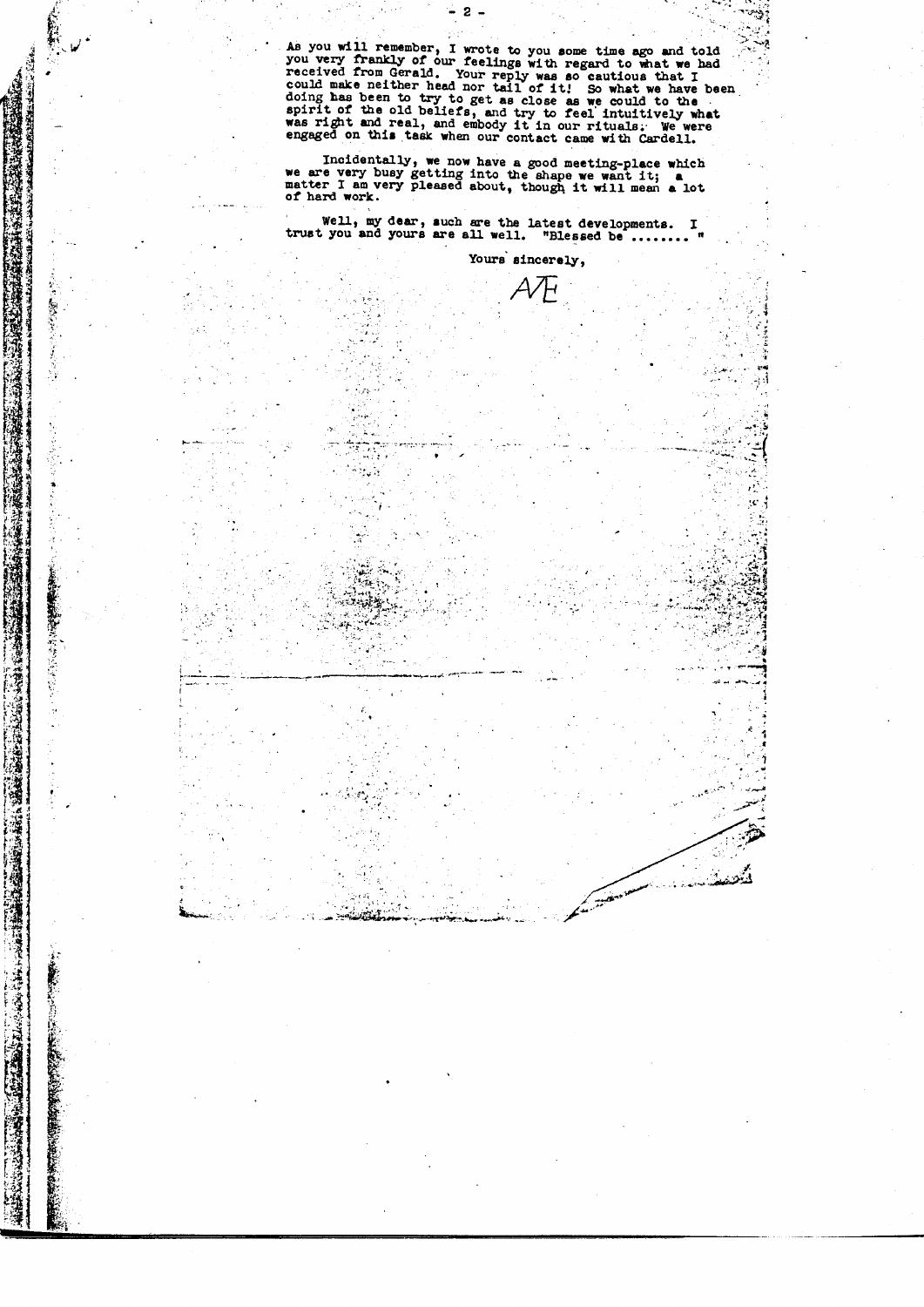## 25th. July, 1958

Dear Ameth,

I thank you for your letter of the 17th. inst. with a copy of "Light", also for Mr. Cardell's letter and a copy of . his open letter to Gerald.

I am answering C.C's letter declining to meet him as I do not see how any useful purpose can be served by a meeting. I made no comment on his "open letter" again I do not agrie with making public the individual conclusions of a private meeting.

whatever each one thinks about the "Open Letter" is, in my opinion, each one's own affair.

I can understand your guarded admission that you will yest for C.C. and I respect you for it.

To revert to my answer to his letter I wrote that outside my home and family my interests were purely educational; that I have always been interested in finding out what I could about the Gooult Sciences, both exoteric and esoteric, but that my minits the pursuit of knowledge not the gaining of personal experience.

You are meeting very many people interested in Circles, Groups and Crafts and no doubt you will learn much that is at variance and much that links up with your own knowledge and parkers they learn from you much of which they feel they can accept; but again if anyone wishes to reject the bestern of enother life is free to do so without personal

you speak of Jack Bracelin and Thelma Capel, of whom I know little and as the pictures drawn by different individuals differ so widely how is it possible to know the that viewing altres so wheny now is to possible to amow the transferred the platter of the platter of the platter of the platter of the same in made great play with you, etc." This you head that the two "made great play wi

If there is any truth in what you pass on, that J. B. intends to publish was soon as Gereld is gone" words fail Le. Theve knows two groups (or Crders) one world wide which<br>were split from top to bottom of Jealousy and last for power;<br>one became wastern Remisphere and destern Healsphere with two Ongoitations instead of one, much bitterness ensued and mony one rempers bu indefaitgable worker and student, found are imagined a wank spot in the structure; there was much exposure of private effairs, have and vengeance ron riot; the thing was taken ho by a popular weekly; ridicule took the place of former couletion; all kindness and happiness vanished. Rogood whatever came of either so colled exposure. merely coldellental of the informer in the latter case weationed